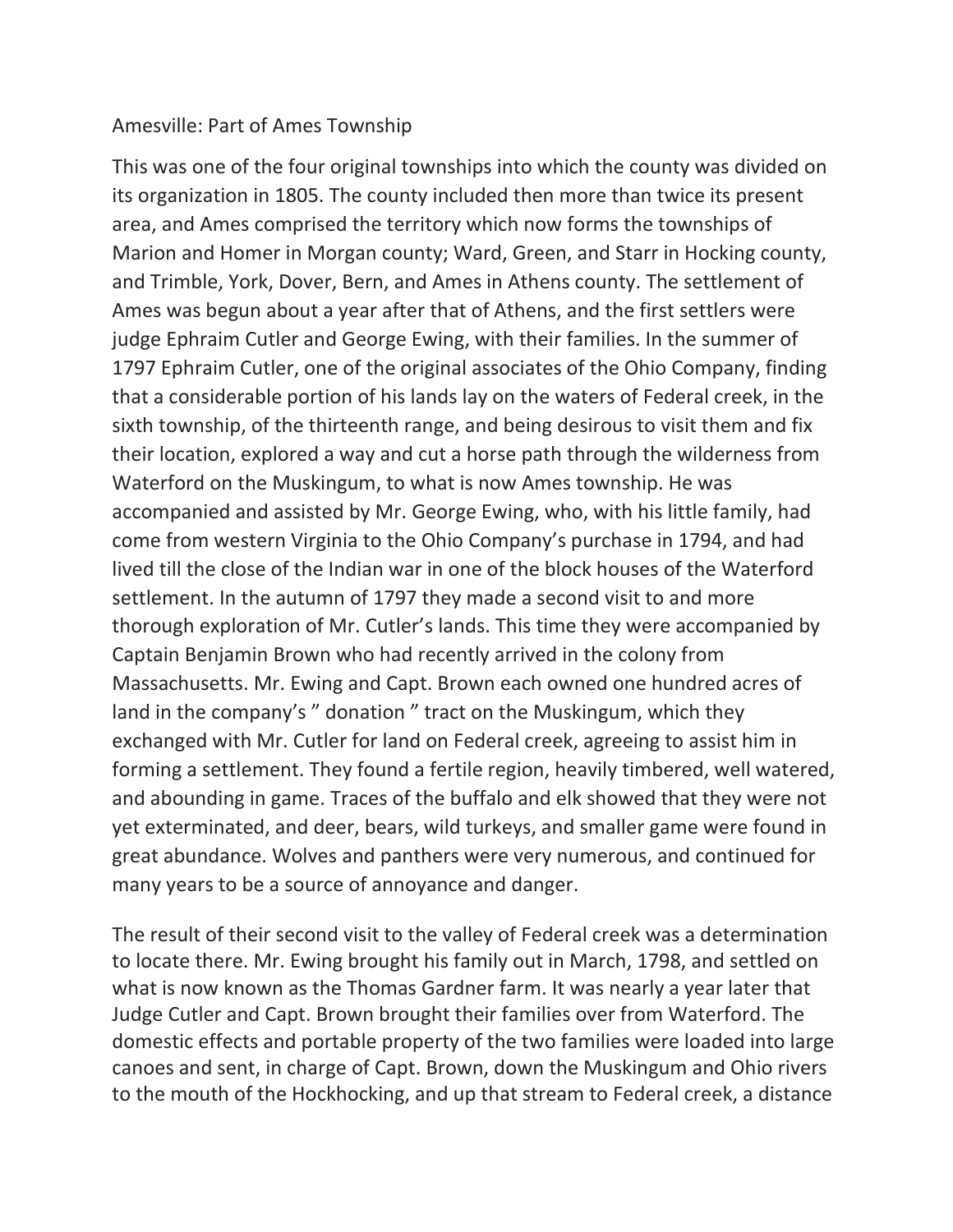of about eighty miles. The women and children, on horse back, were escorted by Mr. Cutler through the pathless woods and over the hills to their new home. In a narrative written a few years later Mr. Cutler thus refers to this journey:

"I, with four horses, took Mrs. Brown and Mrs. Cutler and all our children to go twenty miles through an entire wilderness to our new home. Night overtook us before we were able to cross Sharp's fork of Federal creek, and we were obliged to encamp. We experienced a very rainy night. The creek in the morning was rapidly rising. I hurried, got Mrs. Brown and Mrs. Cutler and the children, with the baggage and horses, over the creek, all except A. G. Brown (Judge Brown of Athens), then a child three or four years old, whom I took in my arms, and as I stepped on a drift of flood-wood, which reached across the creek, it broke away from the bank. We were in danger, but a gracious Providence preserved us and we got safely across. We arrived at our camp, near where we built our cabin, May 7th, 1799."

Mr. Cutler settled on lands now owned by his son, Mr. William I'. Cutler, and Capt. Brown on the farm where Daniel Fleming now lives. In May, i Boo, Silvanus Ames, afterward known as Judge Ames, came from Belpre with his family and settled near Mr. Cutler -on the farm which he occupied till his death in 1823.

Deacon Joshua Wyatt came with his family about the same time and settled on the farm in section 1 now owned by the heirs of George Wyatt. All of these men bore a large part in the early history of Amesville. Their wives, too, were persons of solid minds and superior culture. The writer remembers to have heard Mrs. Ames, who had been tenderly reared in the family of a New England clergyman, but whose energy and character were equal to any occasion, describe the hardships of her tedious journey from Massachusetts to Ohio, in the year 1799, which she made all the way on horseback, carrying an infant in her arms. Mrs. Cutler and Mrs. Wyatt were also women of great excellence; the former died in 1809, and the latter a few years later.

A pioneer settlement is fortunate if its founders cultivate at the beginning a respect for law and order, due regard for the ordinances of religion, and a healthy desire for literary culture. These early influences seem to be permanent, and the character of a community for generations is often fixed for good or evil by the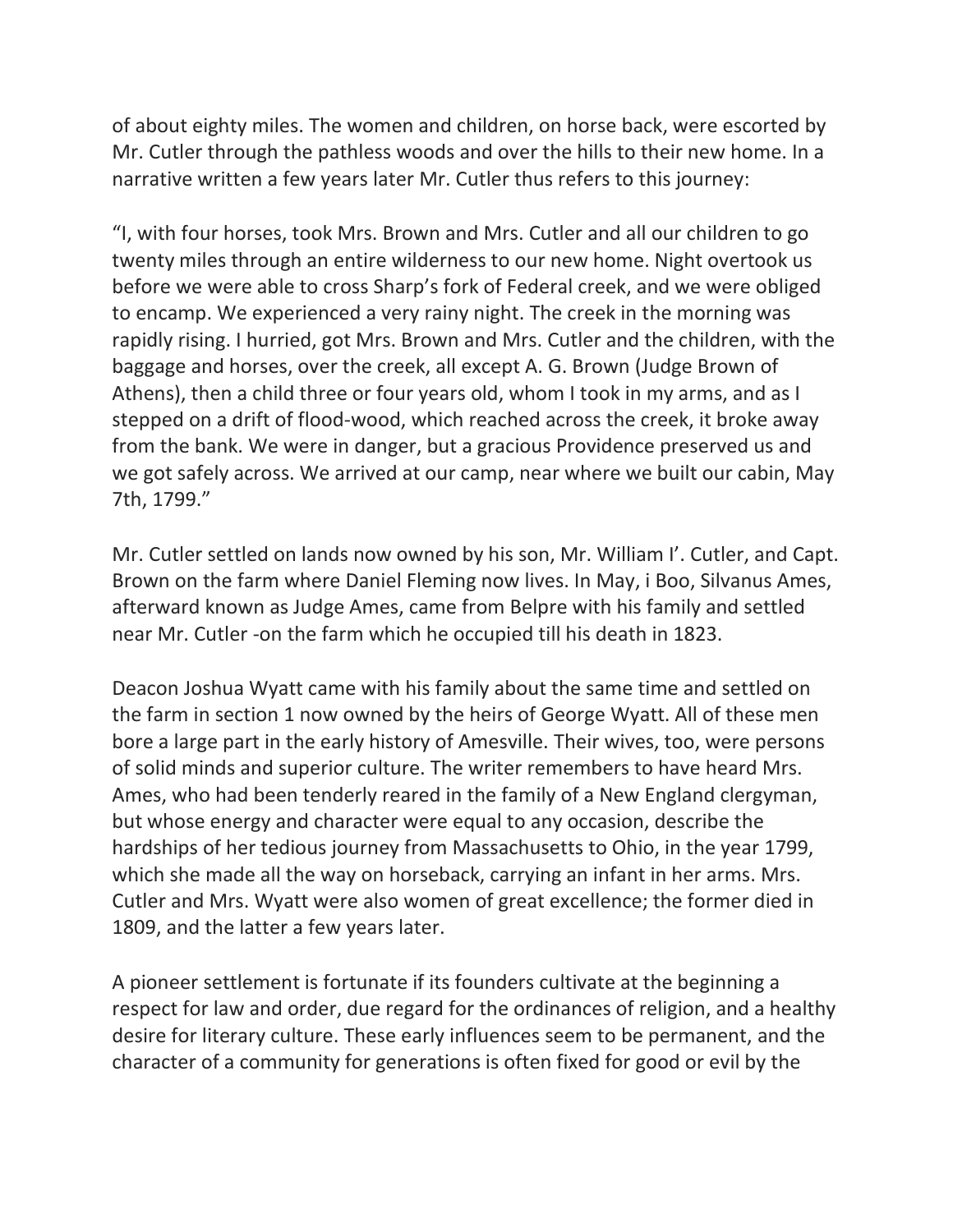forces dominant at its birth. Amesville, not less than the sister settlement at Athens, was favored in this regard.

"Schools of an elevated character," says Ephraim Cutler, "were soon established. Two gentlemen, graduates of Harvard college-Mr. Moses Everett, son of the Rev. Moses Everett, of Dorchester, Massachusetts, and Mr. Charles Cutler-taught successively several years.

For some time the youth enjoyed no other means of acquiring knowledge. Mr. Cutler took the United States Gazette, at that time the only newspaper taken in the settlement; and that, except by fortunate accident, did not arrive much oftener than once in three months." Steps were taken, at an early day, to form a circulating library. In 1803 the inhabitants of Ames assembled in public meeting to consider the subject of roads, which, having been disposed of, the intellectual wants of the settlement became a topic of discussion. They were entirely isolated and remote from established schools and libraries, and felt keenly the necessity of providing some means for their own and their children's mental improvement. The establishment of a library was suggested, and all agreed that this was the readiest way to meet the case, provided funds could be raised and the books obtained. The scarcity of money seemed an almost insuperable obstacle. We can form little idea at this day of the almost total dearth of any medium of exchange which existed in our pioneer settlements. The little transactions of the colony were carried on almost wholly by barter and exchange in kind. Very little more produce was raised than each family needed, and, indeed, there was no market for any surplus. fudge A. G. Brown says that, soon after they settled in Ames, his older brother raised a little crop of hemp, which they tools in a canoe down Federal creek and the Hockhocking, and up to Marietta, where they succeeded in disposing of it for a small sum; and adds: "So scarce was money that I can hardly remember ever seeing a piece of coin till I was -a well-grown boy. It was with difficulty we obtained enough to pay our taxes with and buy tea for mother-as for clothes and other things, we either depended on the forests for them, or bartered for them, or did without." In this great scarcity of money the purchase of books for a library seemed like an impossibility; but the subject was canvassed by the meeting, and it was resolved to attempt it. Before the end of the year, by dint of economy, and using every ingenious device to procure necessary funds, a sum of money was raised. Some of the settlers were good hunters, and, there being a ready cash market for furs and skins, which were bought by the agents of John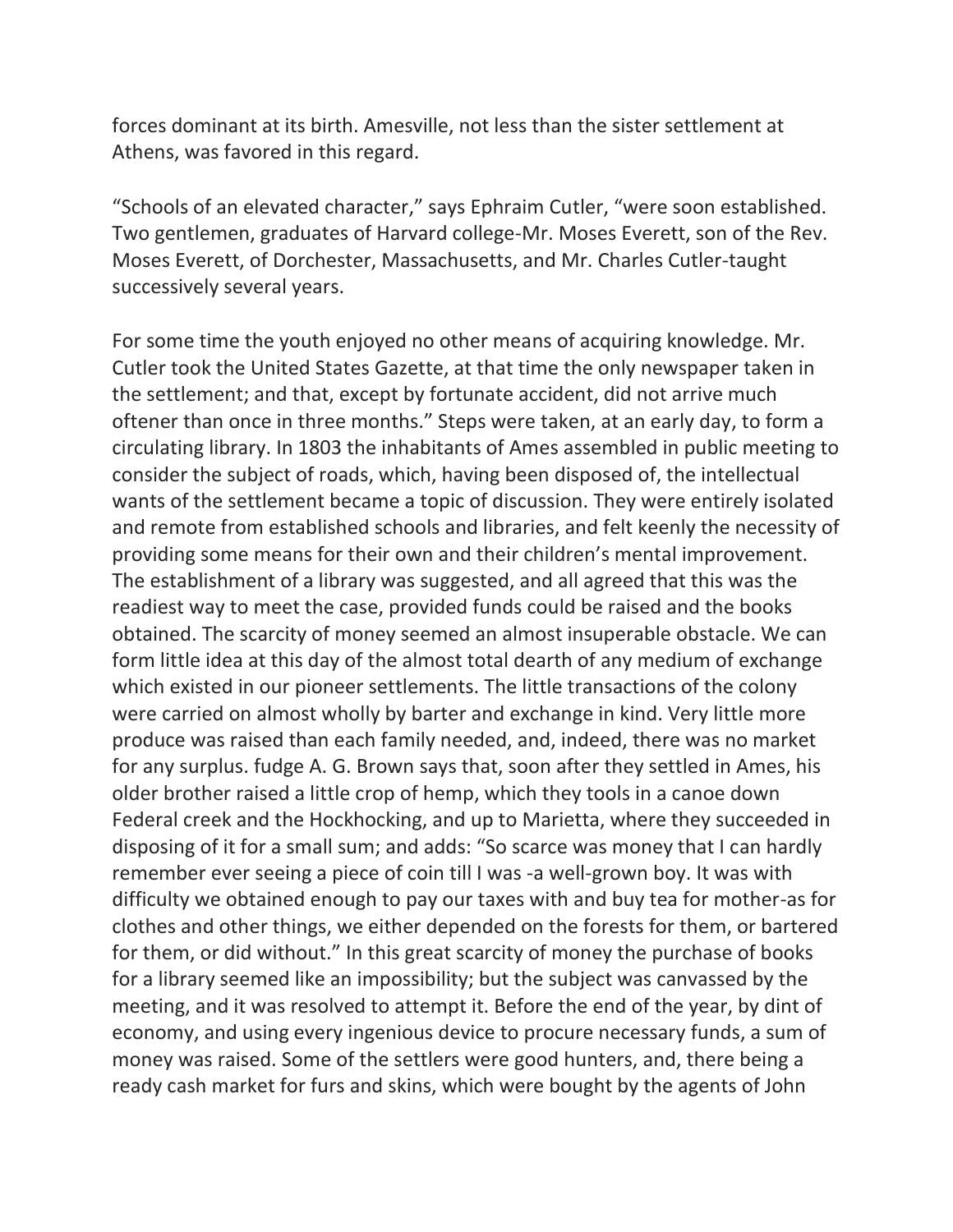Jacob Astor and others, these easily paid their subscriptions. At all events, the movement was successful, and the money was paid in. Esquire Samuel Brown was just ready to make a business trip to New England. He was going in a light wagon, and took with him a quantity of bear-skins and other furs, which he designed exchanging in Boston for such goods as were needed in the settlement. The money was placed in his hands, and he was deputed to make the first purchase of books for the embryo library-the first in Ohio. He was furnished with letters to the Rev. "Thaddeus M. Harris (a gentleman of education and note, who had visited the western country a short time before), and the Rev. Dr. Cutler, who accompanied Mr. Brown to Boston and selected a valuable collection of books. This was the first public library formed in the northwestern territory, though not, as some have supposed, the first incorporated. The "Dayton library society" was incorporated February 21, 1805; a library "at Granville, in the county of Fairfield," January 26, 1807; one at Newtown, Hamilton county, February 10, 1808, and the "Coon-skin library," as it has been familiarly called of late years, was incorporated, under the name of the "Western library association," by an act passed February 19, 1810. But, that to Athens county belongs the honor of having given birth to the first library created in the territory of the northwest, does not admit of any doubt. The original record of the association is before us, entitled "Laws and regulations of the Western library association, founded at Ames, February 2, 1804."

The preamble to the articles sets forth that, "considering the many beneficial effects which social libraries are calculated to produce in societies where they are established, as a source both of rational entertainment and instruction, we, the subscribers, wishing to participate in those blessings, agree to form ourselves into a society for this purpose, under the title of the Western library association, in the town of Ames. Furthermore, at a meeting of the said association, at the house of Christopher Herrold, on Thursday, the 2d of February, 1804, agreed that the following articles be adopted as the rules of the society." The shares were \$2.50 each, and each share paid a tax of twenty-five cents a year. Among the founders and original stockholders, whose names are subscribed to the articles, were the following, viz.: Ephraim Cutler, four shares; Jason Rice, two; Silvanus Ames, two; Benjamin L. Brown, one; Martin Boyles, one; Ezra Green, one; George Ewing, one; John Brown, Jun., one; Josiah True, one; George Ewing, Jun., one; Daniel Weethee, two; Timothy Wilkins, two; Benjamin Brown, one; Samuel Brown, 2d, one; Samuel Brown, Sen., one; Simon Converse, one; Christopher Herrold, one;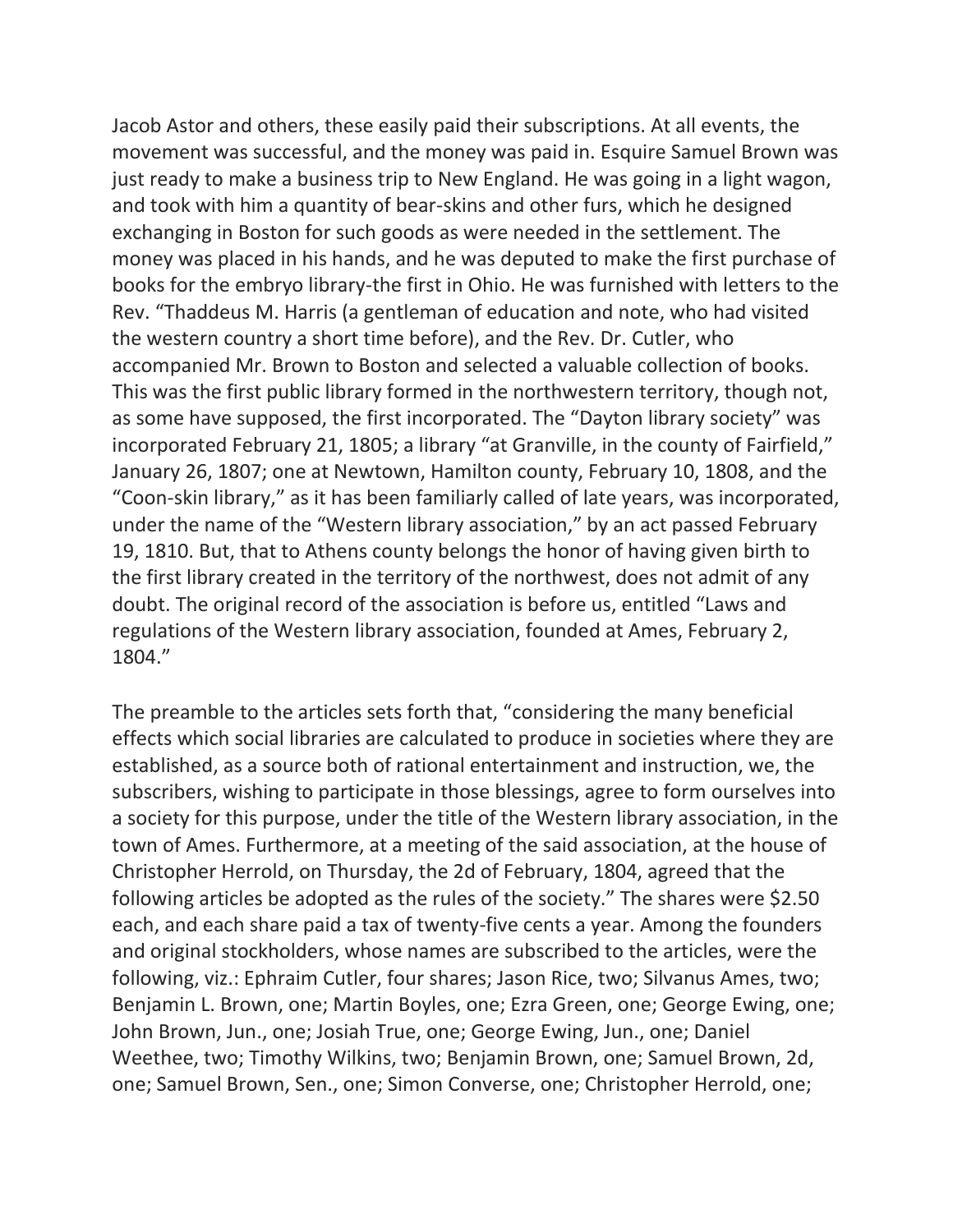Edmund Dorr, one; George Wolf, one; Nathan Woodbury, one; Joshua Wyatt, one; George Walker, one; Elijah Hatch, one; Zebulon Griffin, one; Jehiel Gregory, one; George Castle, one; Samuel Brown, one, etc. Among the subscribers in later years appear the names of Dr. Ezra Walker, Othniel Nye, Sally Rice, Nehemiah Gregory, Thomas Ewing, Jason Rice, Lucy Ames, John M. Hibbard, Seth Child, Ebenezer Champlin, Elisha Lattimer, Cyrus Tuttle, Pearly Brown, Robert Fulton, R. S. Lovell, Michael Tippie, James Pugsley, and others among the early residents of Ames.

December 17th, 1804, a meeting of the shareholders was held at the house of Silvanus Ames, and Ephraim Cutler was elected librarian. It was also "voted to accept fifty-one books, purchased by Samuel Brown."

At the annual meeting held at the house of Ephraim Cutler, January 7th, 1805, the committee reported that they "have received pay for thirty-two shares, amounting to \$82.50, of which they have laid out \$73.50 for books." For this year Benjamin Brown, Ephraim Cutler and Daniel Weethee were elected the committee of managers, and Ephraim Cutler librarian. "Voted that the thanks of this association be transmitted, post paid, to the Rev. Thaddeus M. Harris, for his assistance rendered in the selection and purchase of the books which constitute our library." The list of this first purchase of books is before us. It contains "Robertson's North America;" "Harris' Encyclopedia," 4 volumes; "Morse's Geography," 2 volumes; "Adams' Truth of Religion;" "Goldsmith's Works," 4 volumes; "Evelina," 2 volumes; "Children of the Abbey," 2 volumes; "Blair's Lectures;" "Clark's Discourses;" "Ramsey's American Revolution," 2 volumes; "Goldsmith's Animated Nature," 4 volumes; "Playfair's History of Jacobinism," 2 volumes; "George Barnwell;" "Camilla," 3 volumes1; "Beggar Girl," 3 volumes, &c. Later purchases included "Shakspeare;" "Don Quixote;" "Locke's Essays," "Scottish Chiefs," "Josephus," "Smith's Wealth of Nations," "Spectator," " Plutarch's Lives," "Arabian Nights," "Life of Washington," &c. In 1807 John Brown was elected librarian, and William Green, Thos. M. Hamilton and John Brown managers for one year.

In 1808 George Walker, Benjamin Brown and Samuel Beaumont were elected managers, and George Walker librarian. In 1809 John Brown, Benjamin Brown and Seth Fuller were elected managers, and John Brown librarian. In 1811 (under the incorporating act) Silvanus Ames, Ezra Green and George Ewing were chosen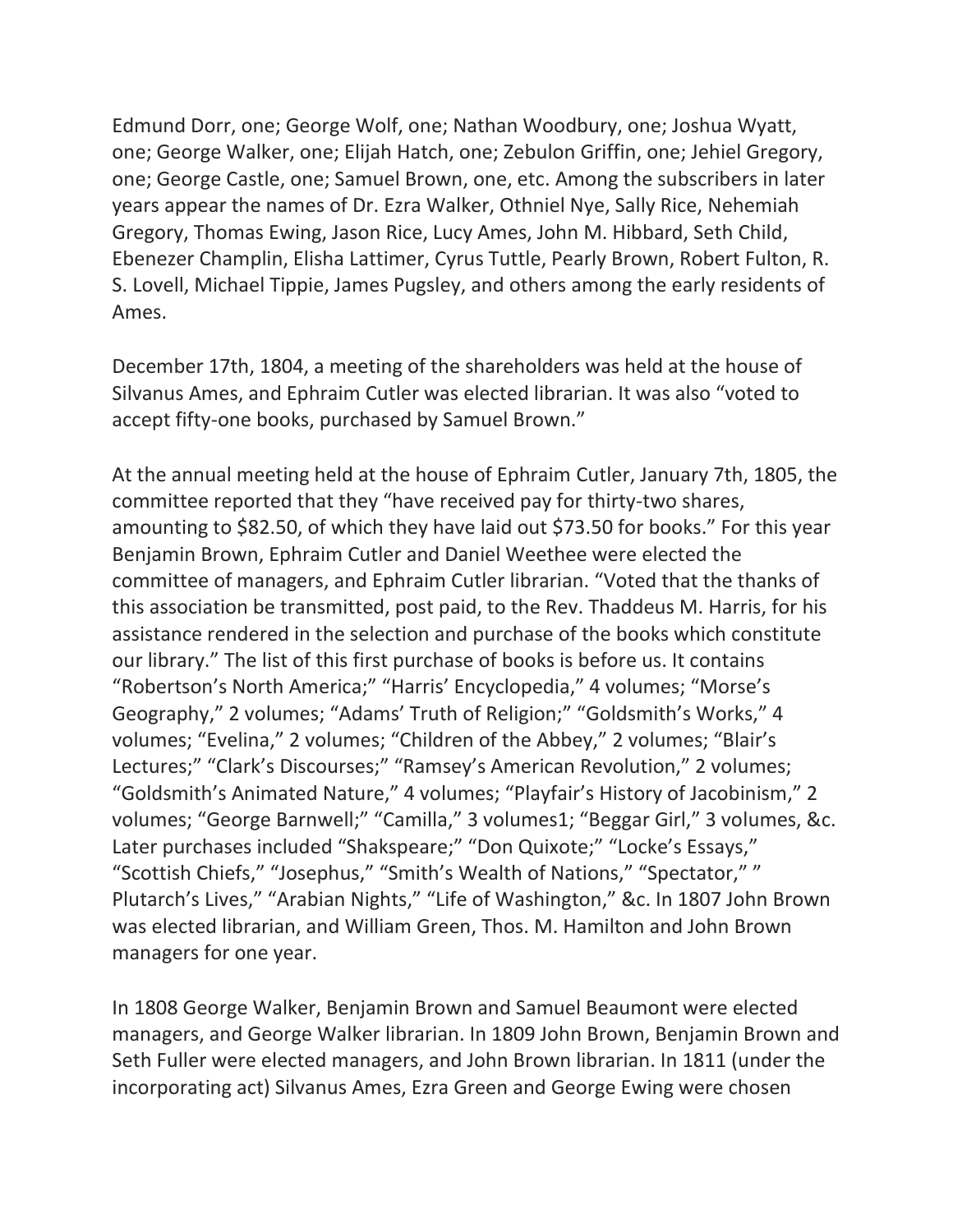directors, Seth Fuller, treasurer, and Benjamin Brown, librarian. In 1812, '13 and '14 the same officers were re-elected. In 1815 Seth Fuller, Geo. Walker and Ezra Green were chosen directors, John Brown, 2d, treasurer, and Benjamin Brown, librarian. From 1816 to 1820 the directors were Seth Fuller, Josiah True and Ezra Green. Benjamin Brown was librarian during 1816 and 1817, and Dr. Ezra Walker during 1818 and 1819.

A somewhat fanciful account of the formation of this library has heretofore appeared in print styling it the "Coon-skin library," and stating that the first purchase of books was made wholly with the furs and skins of wild animals. Some hunting adventures supposed to have occurred in the pursuit of skins are given, and the founders of the library appear rather in the light of literary Nimrods, with whom the chase was an intellectual pastime, and every crack of whose rifles brought down a volume of poems or history. The account we have given is the correct one, our facts having been obtained from one of the surviving founders, and from the records. Certainly some coon skins were sold to raise money by some of the subscribers; and doubtless some hemp, grain, deer or bear-skins, and whatever else would fetch a price; but the sobriquet of "Coon-skin library" was only invented comparatively a few years since. The literal truth about this event is sufficiently interesting, and that we have given.

We have given considerable space to an account of the formation and early history of this, the first public library formed in the state of Ohio, because of the interesting nature of the event, and because nearly all of the founders of the library have descendants still living in the county, who will read with pride of the part their ancestors took in establishing an institution which worked such great and lasting good. The library received additions from time to time, until there were finally accumulated several hundred volumes-a considerable library for the place and period. Many years later it was divided, and part taken to Dover township (where some of the original stockholders lived), where it formed the nucleus of another library, which was incorporated by an act of the legislature, passed December 21, 1830. The portion retained in Ames township was sold by the shareholders in the year 1860 or 1861 to Messrs. J. H. Glazier, A. W. Glazier and E. H. Brawley, and they afterwards sold it to Mr. William P. Cutler, of Washington county (son of Judge Ephraim Cutler), who still has it in his possession.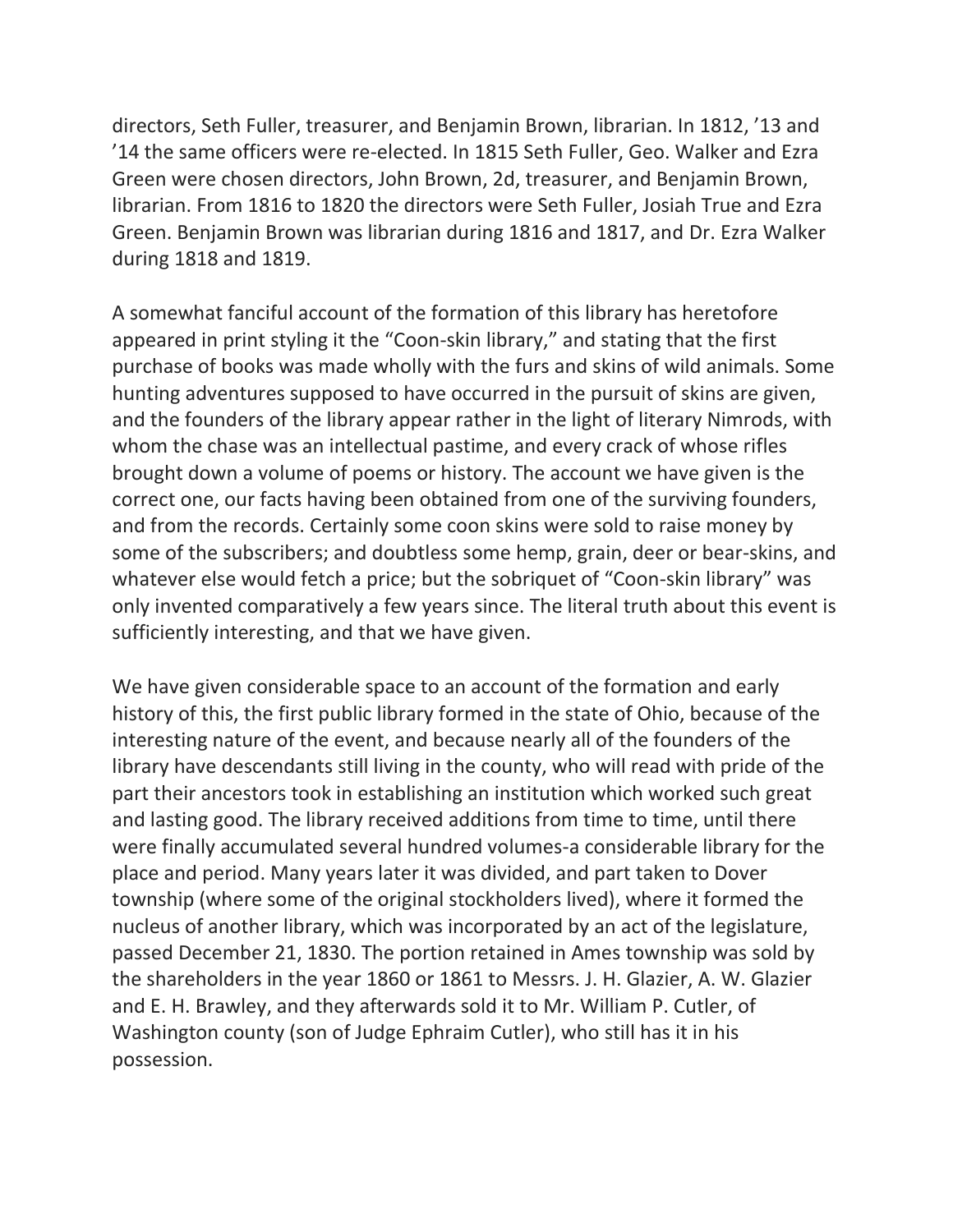In the year 1798 Samuel, John and Thos. McCune, three brothers, and David, Jacob and Peter Boyles, came from Pennsylvania and settled temporarily on the Hockhocking, on what is now N. O. Warren's farm, where they remained till 1802, when they removed to the township of Ames and settled within half a mile of the present village of Amesville. George Ewing, Jun., brother of Thomas Ewing, married a daughter of this David Boyles. The three McCune brothers, as also two of the Boyles brothers, were strong, athletic men, and great hunters, sometimes killing, it is said, twelve or fourteen deer and three or four bears in a day. John McCune was something of a mechanic, and used to repair the guns of his neighbors. On one occasion a man brought his gun to be mended and borrowed McCune's gun to use in the meantime. Before repairing the gun McCune went out with it to kill some game. Coming unexpectedly on a bear, he tried to shoot it, but the gun failed to go off, when the bear, as if seeing his advantage, made for the hunter. McCune, unlike his gun, went off. He ran as fast as he could for some distance, the bear closely pursuing, and McCune trying every few rods to fire his gun, which, however seemed to like the situation, and refused to be discharged. After running about half a mile, a neighbor's dogs came to his assistance, and Bruin was driven off but not killed. Wolves were, of course, very abundant at that time, and killing a wolf was a common occurrence. The wife of John McCune seeing something pass the door of their cabin one evening which she took for a dog, set their own dog upon it, and, at the same time stepping out of the door, found it was a large black wolf. Arming herself with a pitchfork that stood within reach, she and the dog kept up a running fight of several rods and finally killed the wolf.

John Boyles and John McCune, while hunting one day, came upon a mother bear and two cubs. Boyles fired at and wounded the old bear, and then, wishing to see his dog kill one of the cubs, laid down his gun and hissed his dog on to attack the cub-the old bear and other cub beating a retreat. Boyles, becoming interested in the fight between his dog and the cub, had approached near them, when he was disagreeably startled by seeing the old bear return, brought by the cries of the cub, and place herself between him and his gun. He was preparing to make the best battle he could with his hunting knife, when McCune, hearing his call for help, hastened to the spot and dispatched the bear by a bullet from his rifle. The sons of the McCune brothers still live in the county, and, like their fathers before them, have been famous hunters and contributed much toward ridding the settlement and eastern part of the county of the wild game and "vermin" that so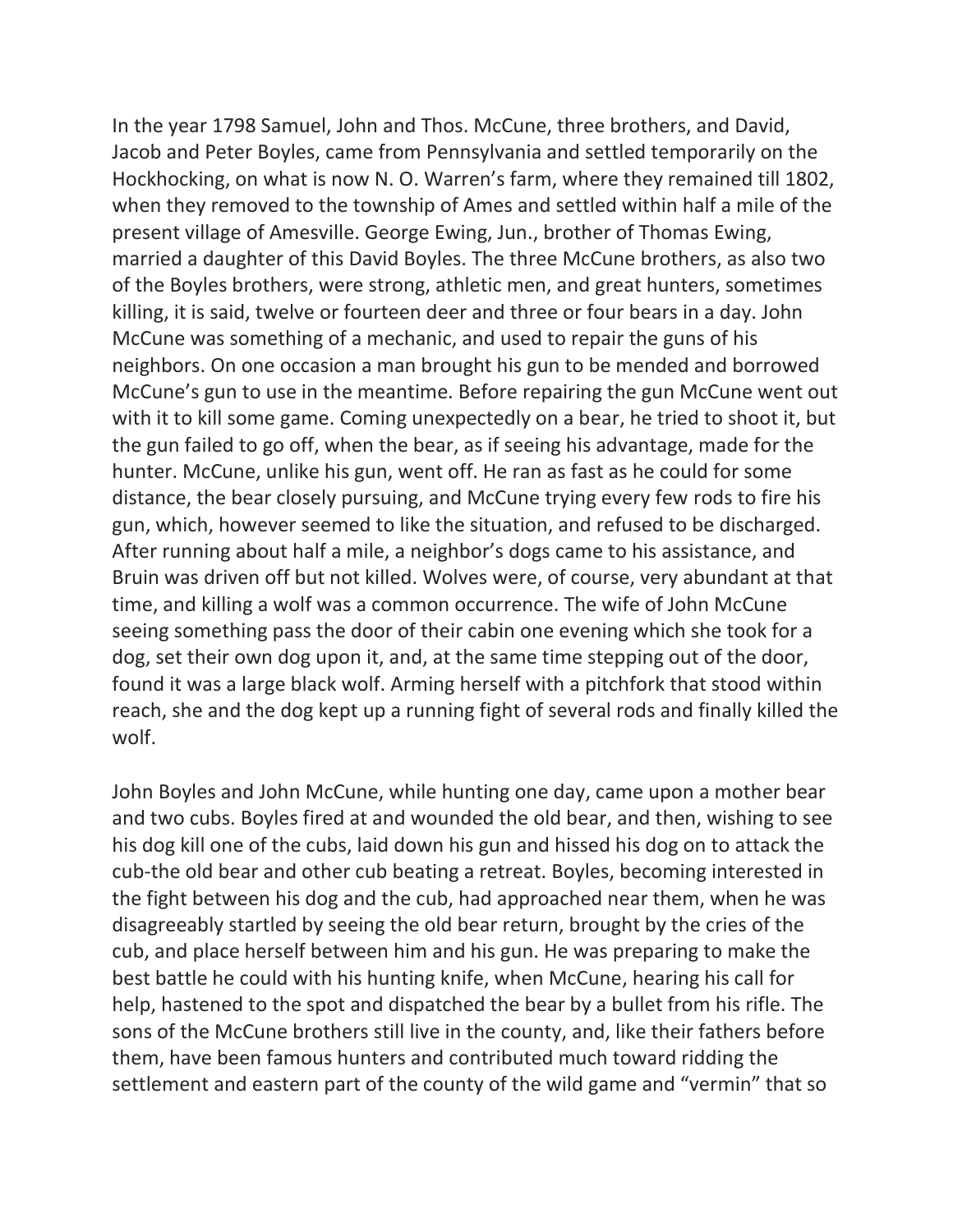annoyed the early settlers. Jacob McCune, one of the sons of John McCune, a few years since, on the occasion of a squirrel hunt, killed in one day one hundred and three grey squirrels, and Samuel McCune, his brother, killed eighty-three.

The year 1805 was a year of unexampled drought, and a scarcity almost amounting to a famine prevailed through all the settlements of this region. The inhabitants of Ames and Athens townships lived almost exclusively during the winter of 1805-6 on the meat of deer, bears, &c., and were compelled to go to Lancaster and Marietta for breadstuff.

In 1806 or 1807 Joab Hoisington settled in the township, and in 1807 Azor Nash, an eccentric character, well known here in early times. Elijah Latimer and Obediah Clark came about the same time. The latter, who married a sister of Thomas Ewing, had been a fifer in the army, and used to play the violin at the country dances in Ames.

The first school taught in the township was in a cabin on the old Cutler place, in 1802, by Charles Cutler, a graduate of Harvard college, and eminently qualified for teaching. At an exhibition given at the close of the term, when the children recited dialogues or other pieces committed for the occasion, Thomas Ewing and John Brown, two of the pupils, spoke the dialogue of Brutus and Cassius, from Shakspeare. In 1804 a log school house was built on Silas Dean's place, near the present village of Amesville, and close by the site of the late George Walker's store. Moses Everett, a graduate of Harvard, taught the first quarter in this house. General John Brown taught here in 1807. The next school house was built in 1811, on Silvanus Ames' farm, and for several years served as a meeting house and school house for the settlement. Sophia Walker, then recently from Vermont, taught the first quarter in this house, and Dr. Ezra Walker, her father, taught tier, in the winter of 1811-12.

An incident connected with early preaching among the pioneer settlements may be mentioned. A neighborhood in the lower settlement in Ames township, in which 'Squire John Brown lived, secured the services of Elder Asa Stearns, a Free Will Baptist, to preach for them once a month during the year, to be paid with three barrels of whisky. Mr. Stearns had an arrangement with Ebenezer Currier, at Athens, to take the whisky and allow him therefor twenty-four dollars, to he credited to him toward the farm he had bought of Judge Currier. The contract was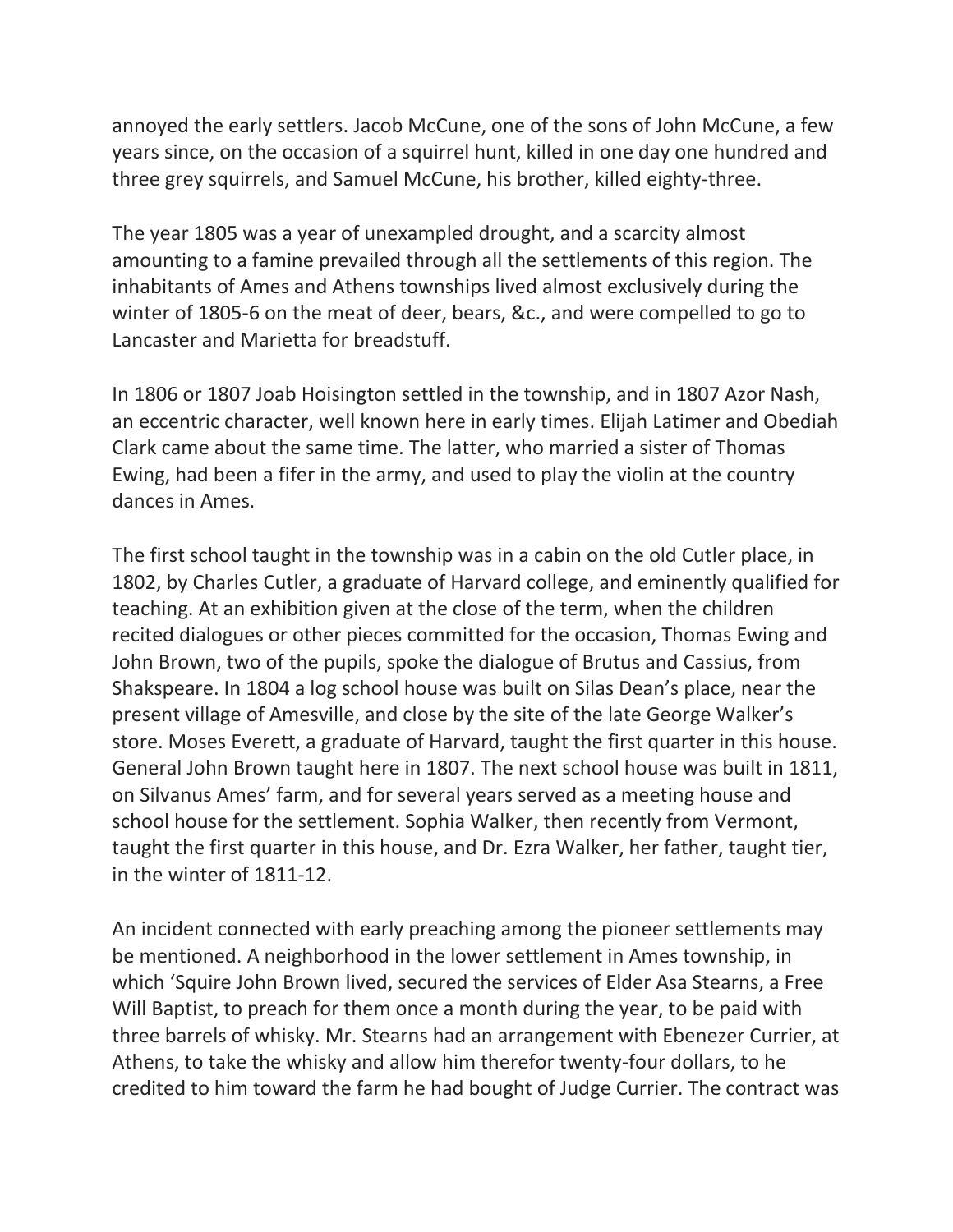faithfully carried out on all hands, Elder Stearns visiting his little congregation every third Saturday of each month during the year, at the end of which he received his salary in whisky and made the transfer of it as agreed to Judge Currier.

The Rev. J. H. Hopkins, an early resident of Ames, says: "Among the pioneers of Methodism here were Gulliver Dean and wife, Mr. Haight, Judge Walker's family, the McCunes, &c. The class formed at Ames, early in this century, was ministered to at first by Mr. Austin Thompson and Mr. Dickson, local preachers, and the Rev. Messrs. Ferree, Baker, R. 0. Spencer, Henry Fernandez, and Abraham Lippett, Athens circuit, preached to them. A great many years ago, when William Miller first published his lectures on the prophecies concerning the second coming of Christ, some of our people became very much alarmed to think the end of all things was so near. There was one old sister, quite a good woman too, no doubt, but possessed of a large share of credulousness, and consequently ready to gulp down almost anything that came from the mouth of Mr. Miller touching the signs of Christ's coming and the end of the world. She awoke one winter night, the weather extremely cold; quite a deep snow had fallen, and the roads and sledding were fine. The wind was blowing hard, and a lot of old clap-boards that had been loosely thrown down near the house, were flapping and making quite a noise. She shook the old man and told him to arise, for the day of judgment had come, or at least that Gabriel and his angels were at hand. The old man raised himself up a little and said: 'Old woman, what put this into your head? you are always anticipating some wonderful event.' 'It must be so,' was the reply, 'for I have been listening for some time to the rumbling of Gabriel's chariot wheels.' The old man told her just to lie down and be quiet, for said he, 'Gabriel is too wise a creature ever to come to our world on wheels, while the sledding continues as good as it is now."'

In early times much attention was given to militia organizations. The first organization in the eastern part of the county was made at the house of Judge Ames, in 1803, when Silvanus Ames was elected captain, Josiah True, of Dover township, lieutenant, and Samuel Brown, of Ames, ensign. The first company muster in the same neighborhood was in 1804. At the next election of officers, in 1808, John Brown was made captain and George Ewing lieutenant. John Brown was subsequently advanced to major, colonel and brigadier general, to which last position he was elected in 1817, the brigade being composed of Athens, Morgan,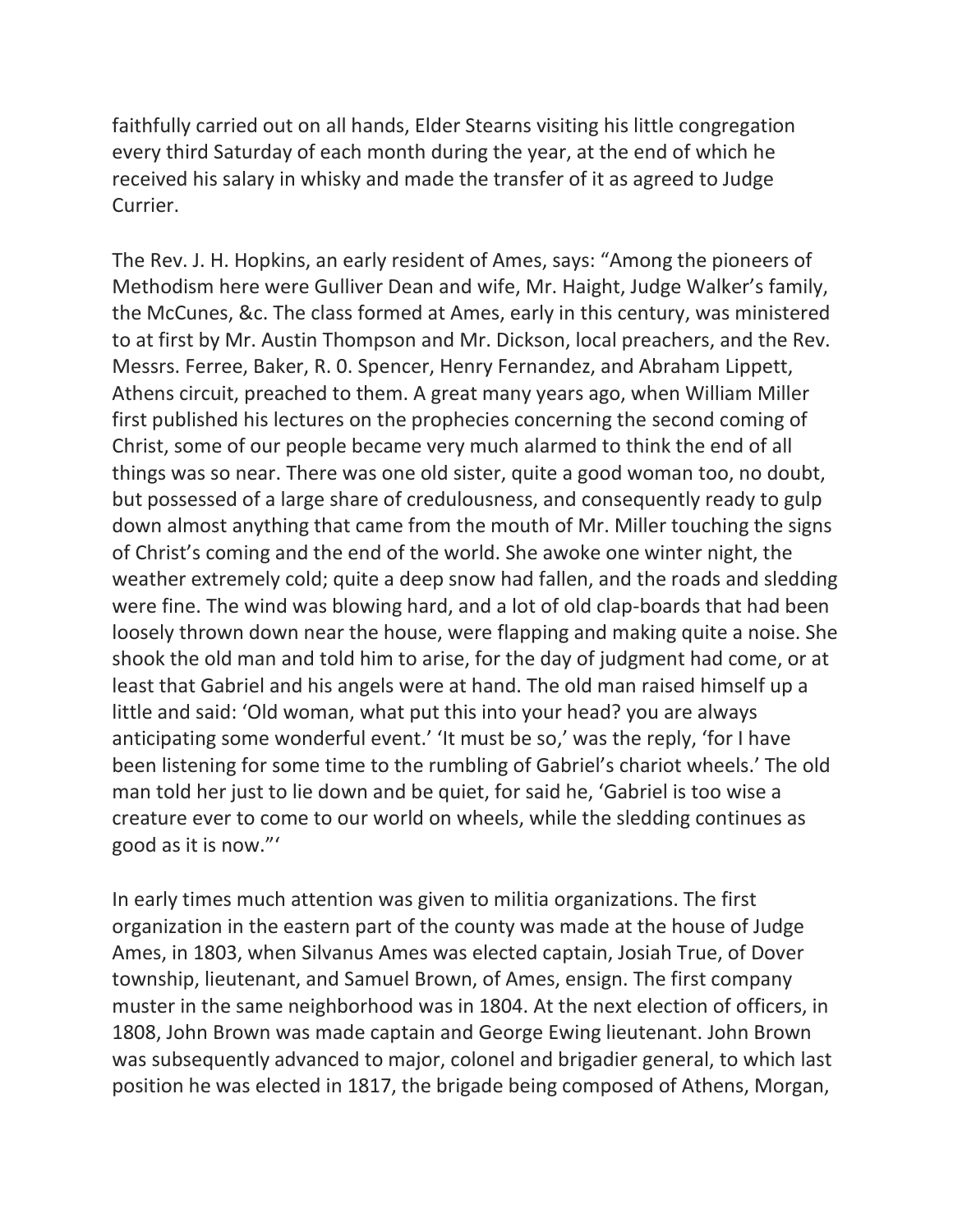Washington, Meigs, Gallia, and Vinton counties. The first battalion muster was held at Athens in 1805. Another was held a short time afterward on Esquire Daniel Stewart's place in Rome township, and a third on Wm. Henry's place in Canaan. Regimental musters were held annually for many years at Athens, and Colonel Jehiel Gregory, of Athens, was the first colonel; after him came Silvanus Ames, Edmund Dorr, John Brown, Charles Shipman, Calvary Morris, Absalom Boyles, Nathan Dean, Ziba Lindley, Jun., Charles Cutler, Jonas Rice, and Amos Thompson.

General John Brown was lister of lands for Ames township in 1807, in connection with which he recalls the following anecdote. As his quaint style can not be improved, we give his own words: "In 1807 1 was elected lister (an office somewhat like the present assessor) of Ames township, which at that time was about thirty miles east and west, and twelve or fourteen miles north and south, while the inhabitants were few and far between. In discharging that duty I learned how hard it is to levy taxes so as to give satisfaction to all. At that time the tax on all horses three years old, in April preceding, was forty cents per head; on all cattle three years old ten cents. The great difficulty was to settle as to age. Some would not tell, some would prevaricate, sometimes the man of the family was not at home, and the woman did not know, &c. One old lady I found fully posted. I had looked about the place and found they did work with two yoke of cattle; but the woman said these were 'late calves'-would be three years old during the summer. There were several cows evidently giving milk, but, somehow, none but the bell cow was old enough for me. Out of a lot of three or four horses only one was three years old. I quizzed the old lady about the singularity of nearly all the colts and calves in the settlement coming after April. 'Ah,' said she, 'you are a single man and young yet, but you will learn that Providence arranges these things.' That was a clincher, and I left."

The same year the county commissioners appointed him collector of the resident land tax, and the following is a copy of the land tax duplicate as levied by him that year for the whole township:

• [Residents Lands, Ames Township, 1807](https://www.accessgenealogy.com/ohio/residents-lands-ames-township-1807.htm)